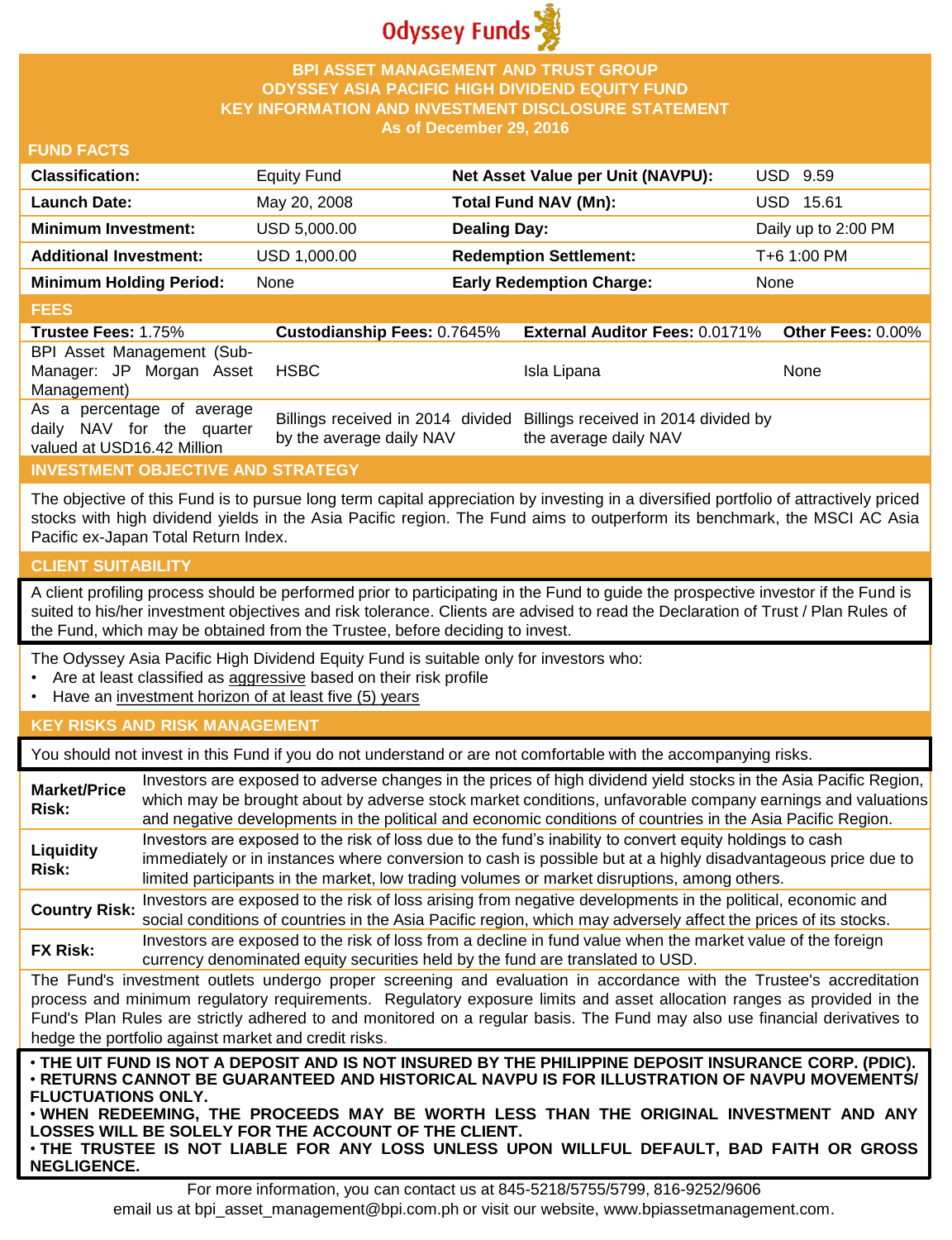# **FUND PERFORMANCE AND STATISTICS AS OF DECEMBER 29, 2016**

(Purely for reference purposes and is not a guarantee of future results)



\* Benchmark is MSCI AC Asia Pacific ex-Japan Total Return Index

| <b>CUMULATIVE PERFORMANCE (%) 1</b>    |            |         |         |             |         |                   |
|----------------------------------------|------------|---------|---------|-------------|---------|-------------------|
|                                        | 1 mo       | 3 mos   | 6 mos   | <b>1 YR</b> | 3 YRS   | S.I. <sup>5</sup> |
| Fund                                   | $-1.13$    | $-5.70$ | 1.80    | 3.45        | $-0.21$ | $-4.10$           |
| <b>Benchmark</b>                       | $-1.60$    | $-5.37$ | 3.80    | 6.18        | $-0.31$ | 9.82              |
| <b>ANNUALIZED PERFORMANCE (%) 1</b>    |            |         |         |             |         |                   |
|                                        | 1 YR       | 2 YRS   | 3 YRS   | 4 YRS       | 5 YRS   | S.I. <sup>5</sup> |
| Fund                                   | 3.45       | $-3.46$ | $-0.07$ | $-1.43$     | 2.71    | $-0.48$           |
| <b>Benchmark</b>                       | 6.18       | $-1.96$ | $-0.10$ | 0.58        | 4.66    | 1.09              |
| <b>CALENDAR YEAR PERFORMANCE (%) 1</b> |            |         |         |             |         |                   |
|                                        | <b>YTD</b> | 2015    | 2014    | 2013        | 2012    | 2011              |
| Fund                                   | 3.45       | $-9.91$ | 7.08    | $-5.41$     | 21.10   | $-18.24$          |
| <b>Benchmark</b>                       | 6.18       | -9.47   | 3.71    | 2.65        | 22.75   | $-15.59$          |

| <b>NAVPU over the past 12 months</b>     |         |
|------------------------------------------|---------|
| Highest                                  | 10.35   |
| Lowest                                   | 8.13    |
| <b>STATISTICS</b>                        |         |
| Portfolio Beta                           | 0.97    |
| Volatility, Past 1 Year (%) <sup>2</sup> | 15.42   |
| Sharpe Ratio <sup>3</sup>                | 0.22    |
| Information Ratio <sup>4</sup>           | $-0.16$ |
| Current Number of Holdings               | 68      |
|                                          |         |

<sup>1</sup>Returns are net of fees.

<sup>2</sup>Measures the degree to which the Fund fluctuates vis-à-vis its average return over a period of time. <sup>3</sup>Used to characterize how well the return of a Fund

compensates the investor for the level of risk taken. The higher the number, the better.

<sup>4</sup>Measures reward-to-risk efficiency of the portfolio relative to the benchmark. The higher the number, the higher the reward per unit of risk.

<sup>5</sup>Since inception.

6 Includes accrued income, investment securities purchased, accrued expenses, etc.

\*Declaration of Trust is available upon request through branch of account.

| <b>PORTFOLIO COMPOSITION</b>                        |               |   |
|-----------------------------------------------------|---------------|---|
| <b>Allocation</b>                                   | % of Fund     |   |
| Equities                                            | 95.52         | ŀ |
| Cash                                                | 6.11          |   |
| Time deposits and money market                      |               | ŀ |
| Other receivables - net of liabilities <sup>6</sup> | $-1.63$       |   |
| <b>Top Five Sector Holdings</b>                     | % of Equities |   |
| <b>Financials</b>                                   | 38.22         |   |
| Industrials                                         | 11.61         | E |
| Utilities                                           | 10.16         |   |
| Energy                                              | 7.78          | L |
| Information Technology                              | 6.67          |   |
| <b>Top Five Country Weightings</b>                  | % of Equities |   |
| Australia                                           | 23.33         |   |
| China                                               | 21.60         | ŀ |
| Korea                                               | 14.40         |   |
| Hong Kong                                           | 12.24         | ł |
| Thailand                                            | 9.50          | E |
|                                                     |               |   |

### **TOP TEN HOLDINGS**

| <b>Name</b>                                | % of Equities |
|--------------------------------------------|---------------|
| HSBC Holdings                              | 5.21          |
| Korea Electric Power                       | 5.04          |
| CK Hutchison Holdings                      | 4.71          |
| China Mobile                               | 4.71          |
| Bangkok Bank                               | 4.57          |
| LG Uplus                                   | 4.00          |
| DBS Group Holdings                         | 3.02          |
| Yuanta Financial Holdings                  | 2.92          |
| Huaneng Power International                | 2.76          |
| Australia and New Zealand<br>Banking Group | 2.63          |

### **RELATED PARTY TRANSACTIONS\***

The Fund has no investments and trade transactions with Bank of the Philippine Islands, its subsidiaries and related parties.

\* Related party in accordance with BPI's internal policy.